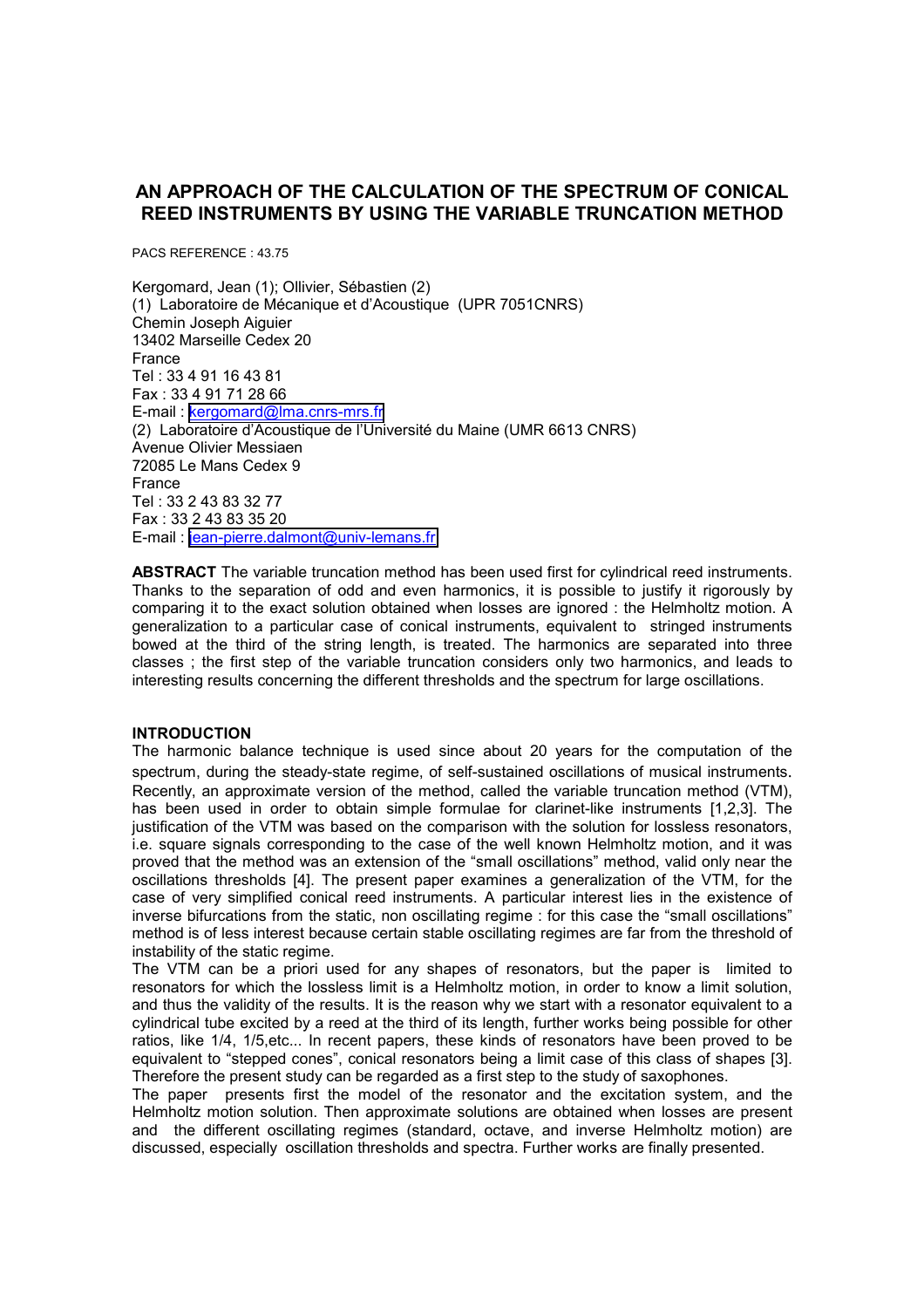

Figure 1 : a stepped cone and its equivalent (the arrows indicate the location of the mouthpiece) ; standard and inverse Helmholtz motion.

### **THE MODEL; HELMHOLTZ MOTION FOR A LOSSLESS RESONATOR (see ref. [3])**

For the reed and mouthpiece, the classical model based on the Bernoulli equation (with some assumptions) and the description of the reed as a simple spring leads to the following equation relating acoustic volume velocity  $u(t)$  and pressure  $p(t)$  at the entrance of the resonator [3] :

$$
u^2 = u_{00}^2 + Ap + Bp^2 + Cp^3 \quad .
$$
 (1)

The values of the coefficients are the following :

$$
u_{00}^2 = \zeta^2 (1 - \gamma)^2 \gamma \quad ; \quad A = \zeta^2 (1 - \gamma)(3\gamma - 1) \quad ; \ B = \zeta^2 (3\gamma - 2) \quad ; \ C = -\zeta^2
$$

where  $\gamma$  is the (excitation) pressure in the mouth, assumed to be constant, and  $\zeta$  is the "embouchure" parameter, characterizing the reed and the reed aperture. These two parameters and the two acoustic quantities are dimensionless. The coefficients are time-independent, and only the coefficient A varies significantly with the mouth pressure  $\gamma$  in the range of practical interest : the reed being assumed not to beat,  $\gamma$  is limited to 0.5. Thus B and C are negative and almost constant, and A changes of sign for  $\gamma=1/3$ , i.e. the oscillation threshold for a lossless cylindrical (clarinet-like) resonator. A is opposite to a resistance : if it is positive, the resistance is negative, and oscillation is possible.

Considering now the resonator, the mouthpiece excites a cylindrical tube at the third of its length. If no losses are taken into account, a pure Helmholtz motion is obtained. The fundamental regime has its frequency as  $\,f_{1} = c/2\ell\,$  , where  $\,\ell$  is the length of the resonator, and c is the speed of sound. Two episodes of the period T need to be distinguished : the shorter, of duration  $T_1 = T/3$ , with a pressure value of  $p_1$ , and the longer, of duration  $T_2 = 2T/3$ , with a pressure value of  $p_2$ . If  $p_2$  is positive, the motion is called "standard Helmholtz", if it is negative, the motion is called "inverse Helmholtz" (see figure 1).

When no losses are taken into account, the impedance is zero for the frequencies  $3 m f_1$ , where m is an integer, and the corresponding component of the pressure vanish. It can be also proved that the volume velocity needs to be constant and if the impedance at zero frequency is zero, the mean pressure is also zero, thus :

$$
u(p_1)=u(p_2)
$$
 (2) and  $T_1 p_1+T_2 p_2=0$  or  $p_1=-2p_2$ . (3)  
From equations (1), (2) and (3) the following values are deduced for the pressure :

$$
p_2=0
$$
 or  $p_2=\frac{B}{6C}\left[\pm\sqrt{1+\alpha}\right]$  (4)

where  $\alpha = -AC/B^2$ . The zero value corresponds to the static regime, and the non zero values to the oscillating regimes.  $\alpha=0$  can be proved to be the threshold of instability of the static regime. For the further analysis, it is useful to expand the formula (4) for small values of  $\alpha$ :

$$
p_2 \frac{C}{B} = \frac{1}{3}(1+3\alpha-9\alpha^2+O(\alpha^3))
$$
 (4a) or  $p_2 \frac{C}{B} = -\alpha(1-3\alpha+O(\alpha^2))$ . (4b)

Figure 2 shows the two oscillating solutions with respect to  $\alpha$ , i.e. the mouth pressure.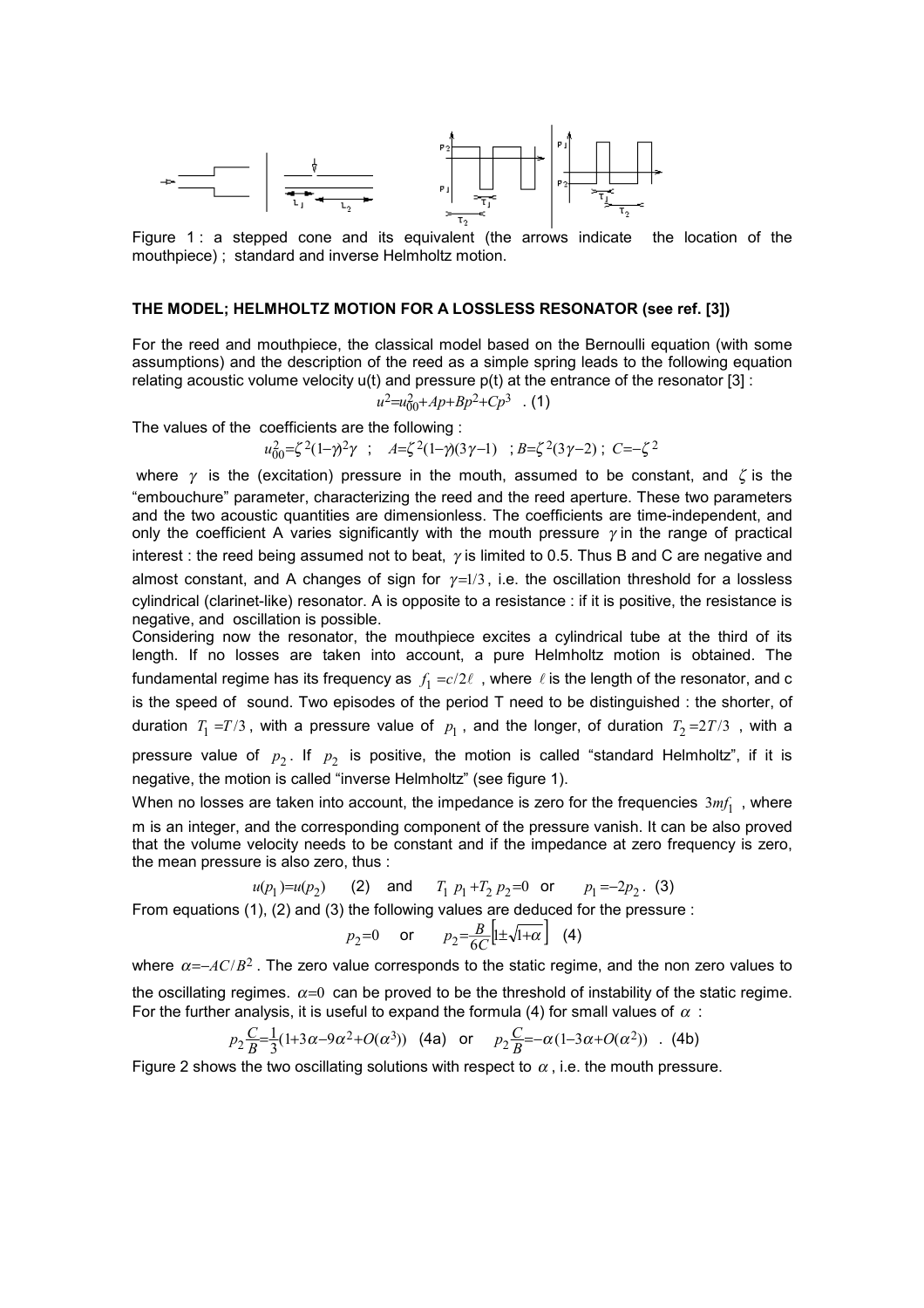

Figure 2 : solutions with respect to the mouth pressure (equation 4)

## **DECOMPOSITION OF THE SIGNAL**

In order to simplify the analysis when losses are present, it is possible to decompose the spectrum of the signal into three kinds of harmonics, the number of which being equal to n=3q, n=3q+1, n=3q-1, respectively where q is an integer, as follows :

$$
p(t)=p_s(t)+p_a(t)+p_a^*(t)
$$
 (5)

where, for a square signal,  $p<sub>s</sub>(t)=0$ . Because the acoustic pressure signal is real, the last term is the complex conjugate of the second one. For a square signal corresponding to a direct Helmholtz motion, if the first harmonic is chosen to have a zero phase, the second term is found to be :

$$
p_a(t) = \frac{3\sqrt{3}}{2\pi} p_2 \sum_{q=-\infty}^{+\infty} \frac{1}{3q+1} e^{j(3q+1)\omega t} \quad (6)
$$

where  $\omega$  is the angular frequency. This expression leads to :  $p_a(t)=0.5(1+j\sqrt{3})p_2$  for  $0 < t <$  $2T \pi/3$ ;  $p_a = -p_2$  for  $2T \pi/3 < t < 4T \pi/3$ ;  $p_a(t) = 0.5(1 - j\sqrt{3})p_2$  for  $4T \pi/3 < t < T$ .

### **DECOMPOSITION OF THE NONLINEAR EQUATION**

The direct solving of equation (1) with the input impedance condition for the calculation of the steady-state regime, when losses are taken into account, is rather intricate. It is possible to simplify the problem, by considering that the impedance of the first kind of harmonics is very small.

Using decomposition (5), and a similar one for the volume velocity u(t), equation (1) can be split into two equations. These equations are obtained by using simple rules concerning the products of the different terms in equation (5), and by assuming that the pressure  $p<sub>s</sub>(t)$  is very small, the corresponding impedance being small. A third equation is obtained, but it is the conjugate of the second one. A treatment of the two equations is possible, as for the case of a clarinet-like instrument. Nevertheless a simplification of equation (1) can be obtained by calculating a series expansion of the volume velocity, as follows :

$$
u = u_{00} + A'p + B'p^2 + Cp^3 \quad (7)
$$

where the new coefficients are easy to determine. When no losses are present,  $u(t)$  is constant, and all equations (4), (4a), (4b) remain valid by replacing the coefficients A, B and C by the new coefficients. New equations are obtained, the second one being decoupled from the first one ;

$$
u_s = u_{00} + 2B' \left| p_a \right|^2 + C' (p_a^3 + p_a^{3*}) \tag{8}
$$
\n
$$
u_a = A' p_a + B' p_a^{2*} + 3C \left| p_a \right|^2 p_a \tag{9}
$$

Equation (11) is the most important, the solving of (10) being deduced in a second step. Several techniques can be used : the complete (numerical) harmonic balance technique, the perturbation of the Helmholtz motion solution, and the VTM, used below.

### **THE VARIABLE TRUNCATION METHOD (VTM)**

The first order of the VTM is the so-called approximation of the first harmonic. In the present case, it is clearly not interesting, because the Helmholtz motion is not symmetrical : at least two harmonics need to be considered. We are seeking for  $p_a(t)=P_1 e^{j\omega t}+P_2^*e^{-2j\omega t}$  (where P<sub>1</sub>.is real).

The successive higher order harmonics can be deduced successively. Using equation (9), the following approximate system is obtained:

$$
Q_1 (Q_1^2 + 2|Q_2|^2 + \frac{1}{3}(2Q_2 - \alpha_1)) = 0
$$
 (10)  $27|Q_2|^2 Q_2 + 6|Q_2|^2 + 2Q_2^2 + (2 - 6\alpha_1 + 3\alpha_2)Q_2 - \alpha_1 = 0$  (11)